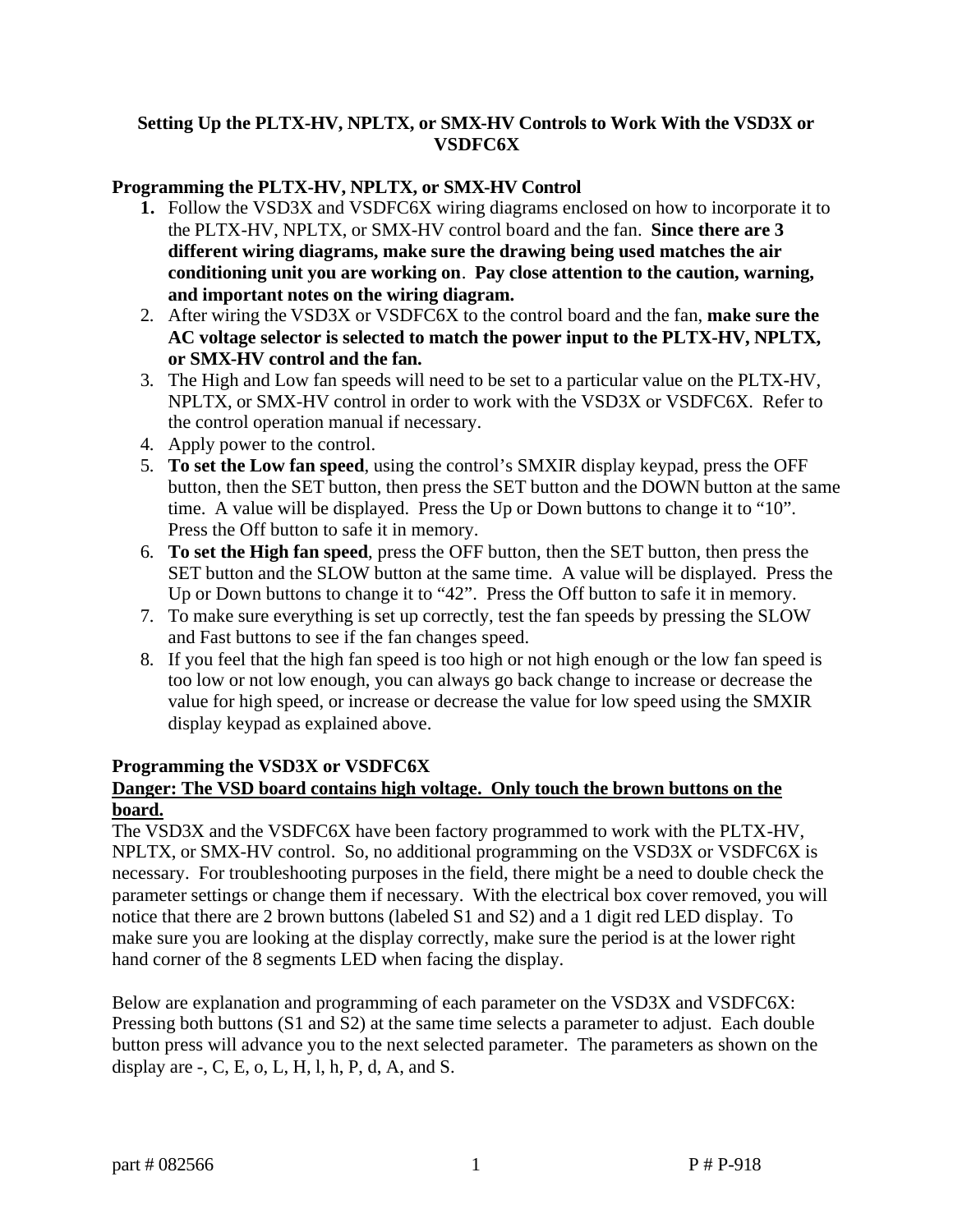### **Parameters**

"**-**" = Indicates that power is on and unit is in normal operation

"**C**" = allows you to manually control the fan speed for testing. Press S1 to increase the speed, or S2 to decrease the speed. The speed value are indicated in hex number from minimum to maximum speed as  $0, 1, 2, 3, 4, 5, 6, 7, 8, 9, A, B, C, D, E, F$ , and 10. Press both buttons to exit this manual mode.

"**E**" = This is factory programmed . Indicates which fan operating mode the unit is currently set at. There are two modes, "E" (voltage amplitude control) or "F" (frequency control). Press both buttons to toggle between the two modes.

" $\mathbf{o}$ " = This is factory programmed. Allows you to set the fan signal input voltage that corresponds to fan off mode. First, turn the fan off using the air handler control. Press both buttons until "o" is displayed. Press and hold button S2 until display flashes, which saves the fan off voltage level in memory.

"**L**" = This is factory programmed. Allows you to set the fan signal input voltage that corresponds to low fan speed. First, manually turn the fan on at low speed using the air handler control, assuming you have already set the desired low fan speed on the air handler control as described above. Press both buttons until "L" is displayed. Press and hold button S2 until display flashes, which saves the low fan speed voltage level in memory.

"**H**" = This is factory programmed. Allows you to set the fan signal input voltage that corresponds to high fan speed. First, manually turn the fan on at high speed using the air handler control, assuming you have already set the desired high fan speed on the air handler control as described above. Press both buttons until "H" is displayed. Press and hold button S2 until display flashes, which saves the high fan speed voltage level in memory.

" $L$ " = This is factory programmed and should be set at 0. Allows you to limit how low the fan output will be at low fan speed by changing the low speed value indicated in hex number from 0 to F (0, 1, 2, 3, 4, 5, 6, 7, 8, 9, A, B, C, D, E, F). Press S1 to increase the value, or S2 to decrease the value. Press both buttons to exit this parameter.

"h" = This is factory programmed and should be set at 10. Allows you to limit how high the fan output will be at high fan speed by changing the high speed value indicated in hex number from 0 to 10 (0, 1, 2, 3, 4, 5, 6, 7, 8, 9, A, B, C, D, E, F, 10). Press S1 to increase the value, or S2 to decrease the value. Press both buttons to exit this parameter.

"P" = This is factory programmed and should be set at 0. Allows you to increase or decrease the power output to the fan. If multiple fans are connected to the output, you may need to increase the power output by increasing the power value between 0 and 9  $(0,1, 2, 3, 4, 5, 6, 7, 8, 9)$ . Press S1 to increase the value, or S2 to decrease the value. Press both buttons to exit this parameter.